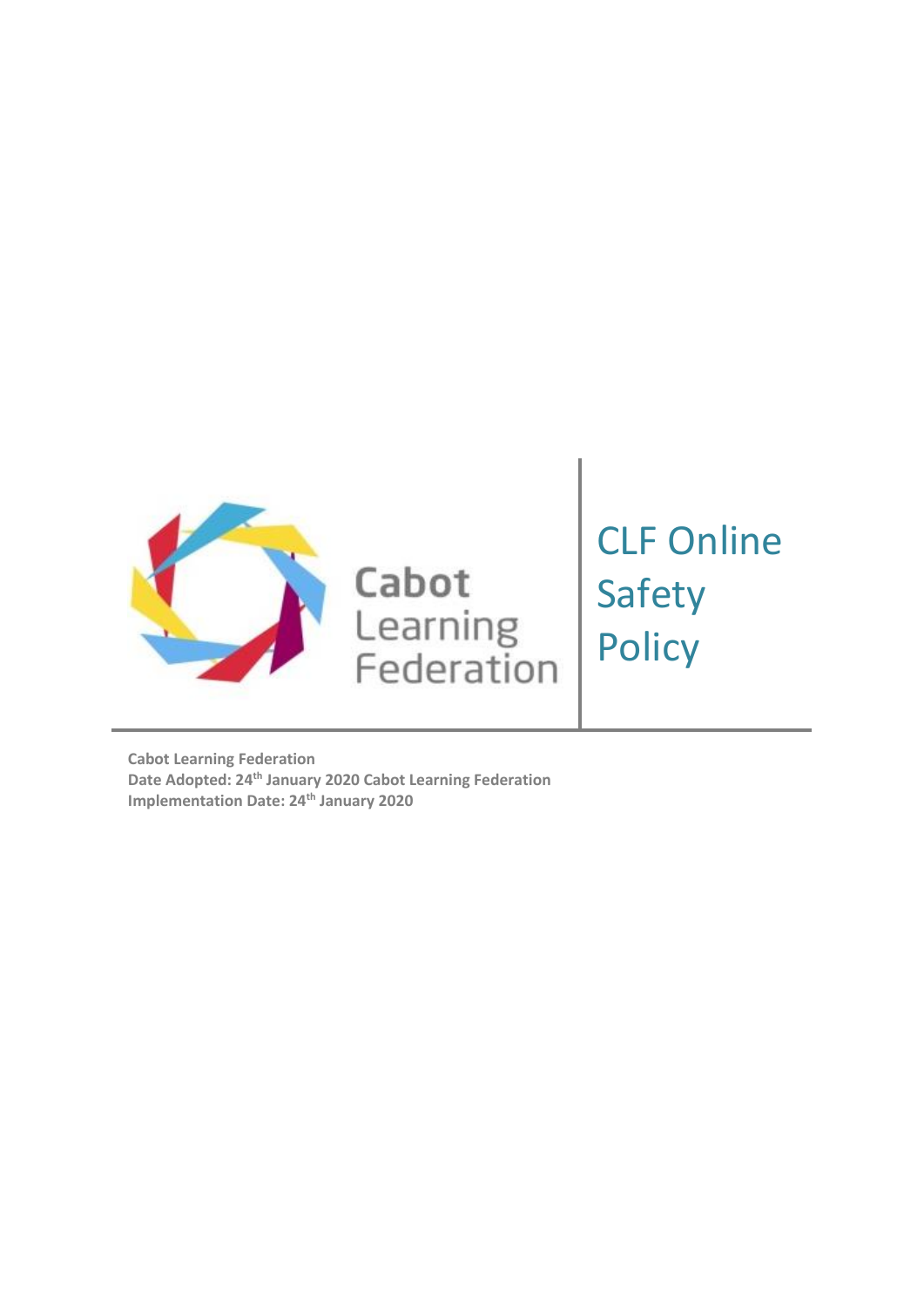

# **History of most recent Policy changes**

| <b>Date</b> | Page                      | <b>Change</b>         | Origin of Change e.g. TU request,<br><b>Change in legislation</b> |
|-------------|---------------------------|-----------------------|-------------------------------------------------------------------|
| Date        | E.g.<br>Whole<br>Document | Detail of change      | Reason for change                                                 |
| V1.0        | January<br>2020           | <b>Whole Document</b> | Adoption by the Cabot Learning<br>Federation and Implementation   |
|             |                           |                       |                                                                   |
|             |                           |                       |                                                                   |
|             |                           |                       |                                                                   |
|             |                           |                       |                                                                   |
|             |                           |                       |                                                                   |
|             |                           |                       |                                                                   |
|             |                           |                       |                                                                   |
|             |                           |                       |                                                                   |
|             |                           |                       |                                                                   |
|             |                           |                       |                                                                   |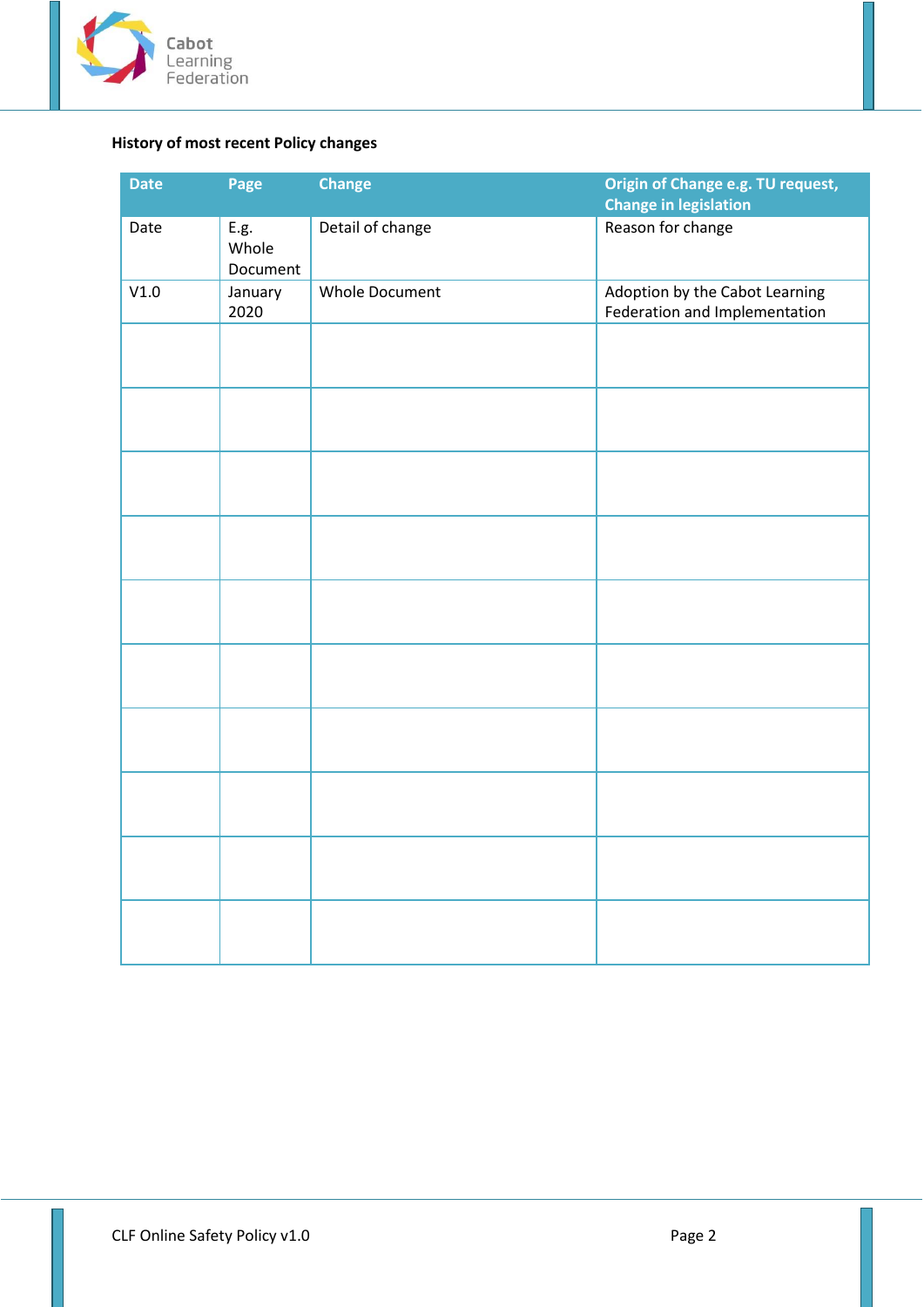

# **Contents**

| $\mathbf{1}$ |     |  |
|--------------|-----|--|
| 2            |     |  |
| 3            |     |  |
| 4            |     |  |
|              | 4.1 |  |
|              | 4.2 |  |
|              | 4.3 |  |
|              | 4.4 |  |
|              | 4.5 |  |
|              | 4.6 |  |
|              | 4.7 |  |
| 5            |     |  |
| 6            |     |  |
| 7            |     |  |
|              |     |  |
|              | 7.1 |  |
|              | 7.2 |  |
|              | 7.3 |  |
| 8            |     |  |
| 9            |     |  |
| 10           |     |  |
| 11           |     |  |
| 12           |     |  |
| 13           |     |  |
| 14           |     |  |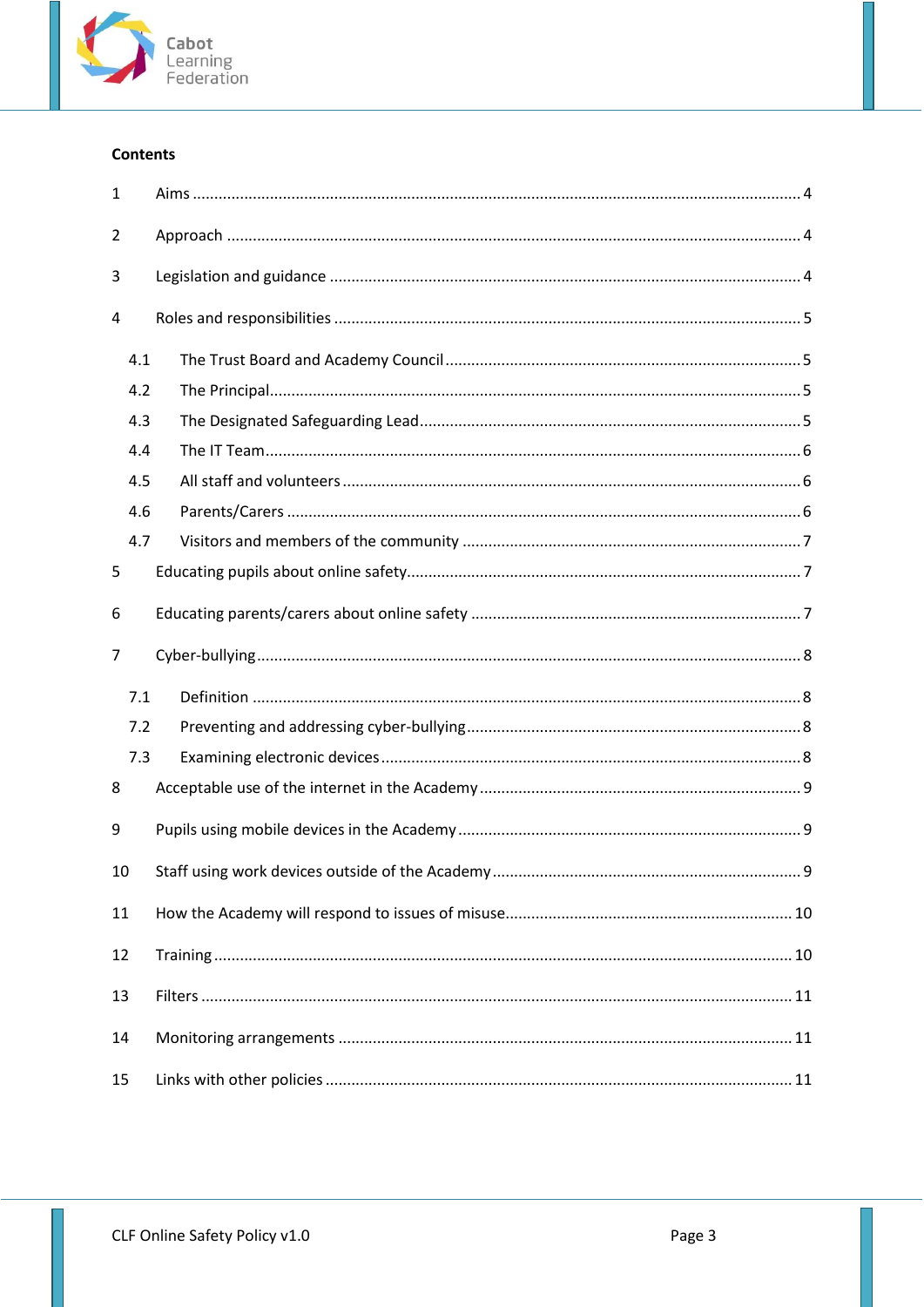

# <span id="page-3-0"></span>**1 Aims**

The Cabot Learning Federation aims to:

- Have robust processes in place to ensure the online safety of pupils, staff, volunteers and across our governance structures
- Deliver an effective approach to online safety, which empowers us to protect and educate the whole school community in its use of technology
- Establish clear mechanisms to identify, intervene and escalate an incident, where appropriate

# <span id="page-3-1"></span>**2 Approach**

New technologies have become integral to the lives of children and young people in today's society, both within their academic lives and also in their lives away from academia. We want young people to be able to fully utilise the benefits offered by ICT while doing so in a safe manner.

Online messaging, social networking and mobile technology effectively mean that children can always be 'online'. Their social lives, and therefore their emotional development, are bound up in the use of these technologies. Latest e-safety guidance states that the breadth of e-safety issues can be categorised into three areas of risk:

- i. **content:** being exposed to illegal, inappropriate or harmful material
- ii. **contact:** being subjected to harmful online interaction with other users
- iii. **conduct:** personal online behaviour that increases the likelihood of, or causes, harm.

The purpose of this policy is to ensure that Cabot Learning Federation Academies are kept aware of the risks as well as the benefits of technology and how to manage these risks and keep themselves and others safe. It details the measures that the schools have put in place to support this as well as the rules and restrictions around the use of ICT and other technology across the Cabot Learning Federation.

# <span id="page-3-2"></span>**3 Legislation and guidance**

This policy is based on the Department for Education's statutory safeguarding guidance, Keeping [Children Safe in Education,](https://www.gov.uk/government/publications/keeping-children-safe-in-education--2) and its advice for schools on [preventing and tackling bullying](https://www.gov.uk/government/publications/preventing-and-tackling-bullying) and [searching, screening and confiscation](https://www.gov.uk/government/publications/searching-screening-and-confiscation). It also refers to the Department's guidance on [protecting](https://www.gov.uk/government/publications/protecting-children-from-radicalisation-the-prevent-duty)  [children from radicalisation.](https://www.gov.uk/government/publications/protecting-children-from-radicalisation-the-prevent-duty)

It reflects existing legislation, including but not limited to the [Education Act 1996](https://www.legislation.gov.uk/ukpga/1996/56/contents) (as amended), the [Education and Inspections Act 2006](https://www.legislation.gov.uk/ukpga/2006/40/contents) and th[e Equality Act 2010.](https://www.legislation.gov.uk/ukpga/2010/15/contents) In addition, it reflects the [Education](http://www.legislation.gov.uk/ukpga/2011/21/contents/enacted)  [Act 2011,](http://www.legislation.gov.uk/ukpga/2011/21/contents/enacted) which has given teachers stronger powers to tackle cyber-bullying by, if necessary, searching for and deleting inappropriate images or files on pupils' electronic devices where they believe there is a 'good reason' to do so.

The policy also takes into account the [National Curriculum computing programmes of study.](https://www.gov.uk/government/publications/national-curriculum-in-england-computing-programmes-of-study)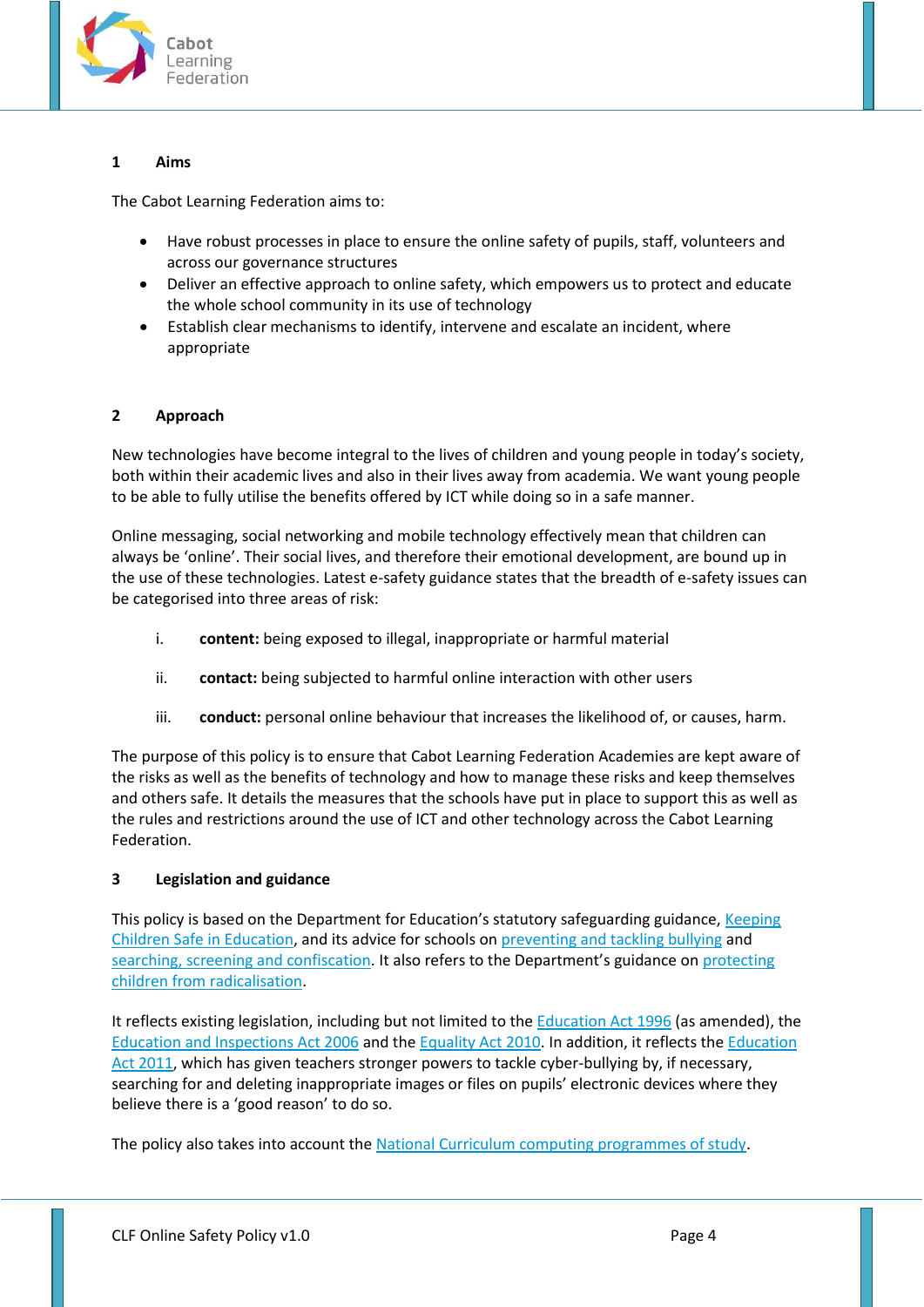

This policy complies with our funding agreement and articles of association.

### <span id="page-4-0"></span>**4 Roles and responsibilities**

### <span id="page-4-1"></span>**4.1 The Trust Board and Academy Council**

The Trust board have overall responsibility for monitoring this policy and ensuring the systems are in place for holding the Principals to account for its implementation.

The Principal/SLT/ Online Safety Lead will co-ordinate regular meetings with appropriate staff to discuss online safety, and monitor online safety logs as provided by the designated safeguarding lead (DSL).

The Academy Councillor who oversees online safety is Sandra Slocombe.

All Academy Council/Board members will:

- Ensure that they know the policy is in place and understand how the policy is managed at Academy Level.
- Agree and adhere to the terms on acceptable use of the school's ICT systems and the internet (appendix 2)

# <span id="page-4-2"></span>**4.2 The Principal**

The Principal is responsible for ensuring that staff understand this policy, and that it is being implemented consistently throughout the school.

# <span id="page-4-3"></span>**4.3 The Designated Safeguarding Lead**

Details of the school's designated safeguarding lead (DSL) are set out in the Cabot Learning Federation Safeguarding Policy.

The DSL takes lead responsibility for online safety in school, in some cases alongside an Online Safety Lead and the Safeguarding team in particular:

- Supporting the Principal in ensuring that staff understand this policy and that it is being implemented consistently throughout the school
- Linking with the Academy Online Safety Lead, where this is another member of the team
- Working with the Principal, ICT manager and other staff, as necessary, to address any online safety issues or incidents
- Ensuring that any online safety incidents are logged (see appendix 4) and dealt with appropriately in line with this policy
- Ensuring that any incidents of cyber-bullying are logged and dealt with appropriately in line with the school behaviour policy
- Updating and delivering staff training on online safety (appendix 3 contains a self-audit for staff on online safety training needs)
- Liaising with other agencies and/or external services if necessary
- Providing regular reports on online safety in school to the headteacher and/or governing board

This list is not intended to be exhaustive.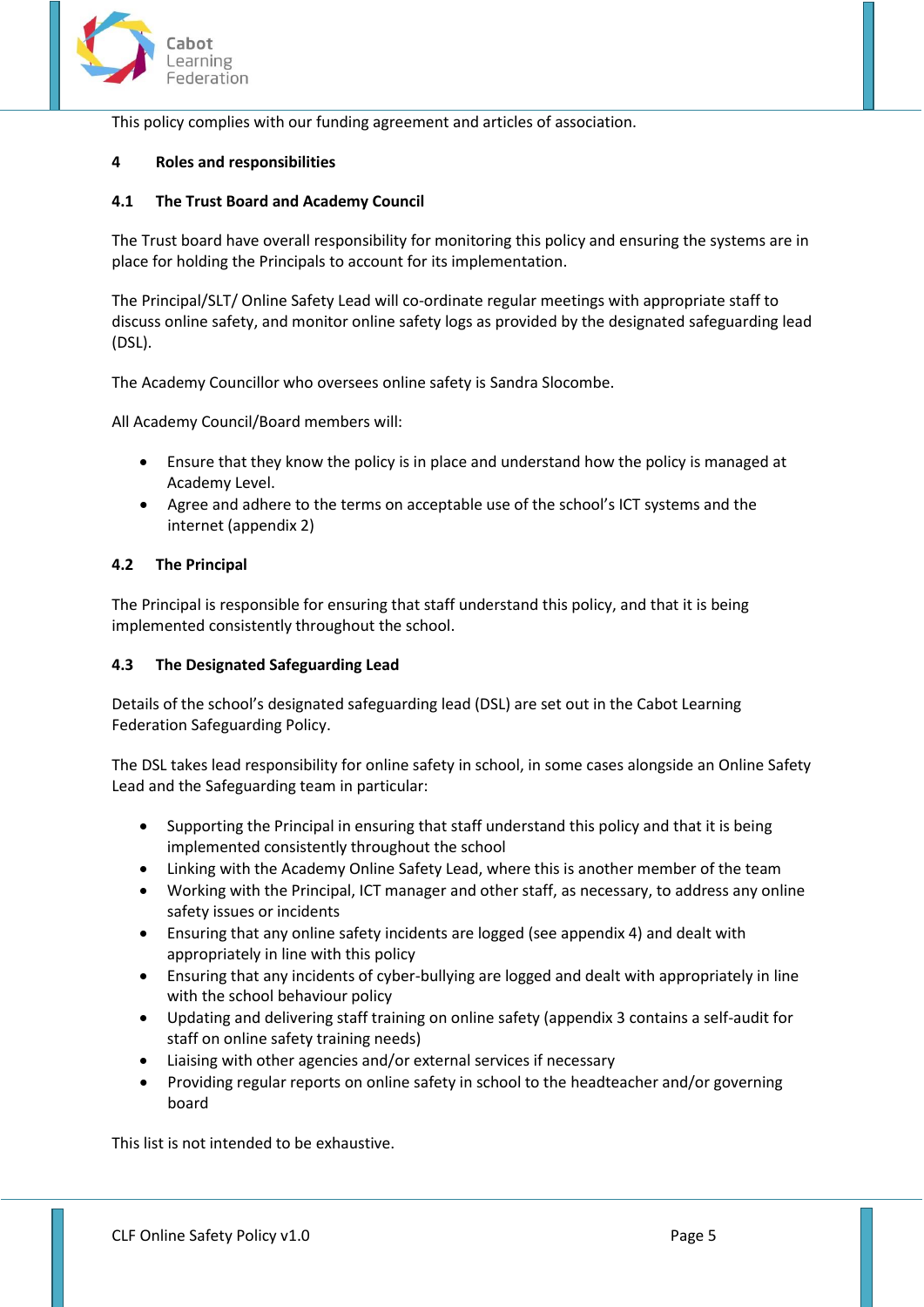

### <span id="page-5-0"></span>**4.4 The IT Team**

The CLF Head of IT is responsible for:

- Working across the Cabot Learning Federation to ensure that appropriate filtering and monitoring systems, which are updated on a regular basis and keep pupils safe from potentially harmful and inappropriate content and contact online while at the Academy, including terrorist and extremist material
- Ensuring that all security aspects relating to IT that the CLF manage including Antivirus/Windows updates/Backups are monitored and/or updated within a reasonable timescale of their general release availability.
- Blocking access to potentially dangerous sites and, where possible, preventing the downloading of potentially dangerous files
- Ensuring that any online safety incidents are monitored and logged and dealt with appropriately in line with this policy
- Ensuring that any incidents of cyber-bullying are dealt with appropriately in line with the Academy Safeguarding policies

# <span id="page-5-1"></span>**4.5 All staff and volunteers**

All staff, including contractors and agency staff, and volunteers are responsible for:

- Maintaining an understanding of this policy
- Implementing this policy consistently
- Agreeing and adhering to the terms on acceptable use of the Academies ICT systems and the internet, and ensuring that pupils follow the school's terms on acceptable use.
- Working with the DSL to ensure that any online safety incidents are logged and dealt with appropriately in line with this policy
- Ensuring that any incidents of cyber-bullying are dealt with appropriately in line with the academy behaviour policy

This list is not intended to be exhaustive.

### <span id="page-5-2"></span>**4.6 Parents/Carers**

Parents/Carers are expected to:

- Notify a member of staff or the Principal of any concerns or queries regarding this policy
- Understand that their child, in using Academy ICT systems, will have read, understood and agreed to the terms on acceptable use of the school's ICT systems and internet (appendix 1)

Parents can seek further guidance on keeping children safe online from the following organisations and websites:

- What are the issues?, UK Safer Internet Centre: [https://www.saferinternet.org.uk/advice](https://www.saferinternet.org.uk/advice-centre/parents-and-carers/what-are-issues)[centre/parents-and-carers/what-are-issues](https://www.saferinternet.org.uk/advice-centre/parents-and-carers/what-are-issues)
- Hot topics, Childnet International:<http://www.childnet.com/parents-and-carers/hot-topics>
- Parent factsheet, Childnet International[: http://www.childnet.com/ufiles/parents-factsheet-](http://www.childnet.com/ufiles/parents-factsheet-09-17.pdf)[09-17.pdf](http://www.childnet.com/ufiles/parents-factsheet-09-17.pdf)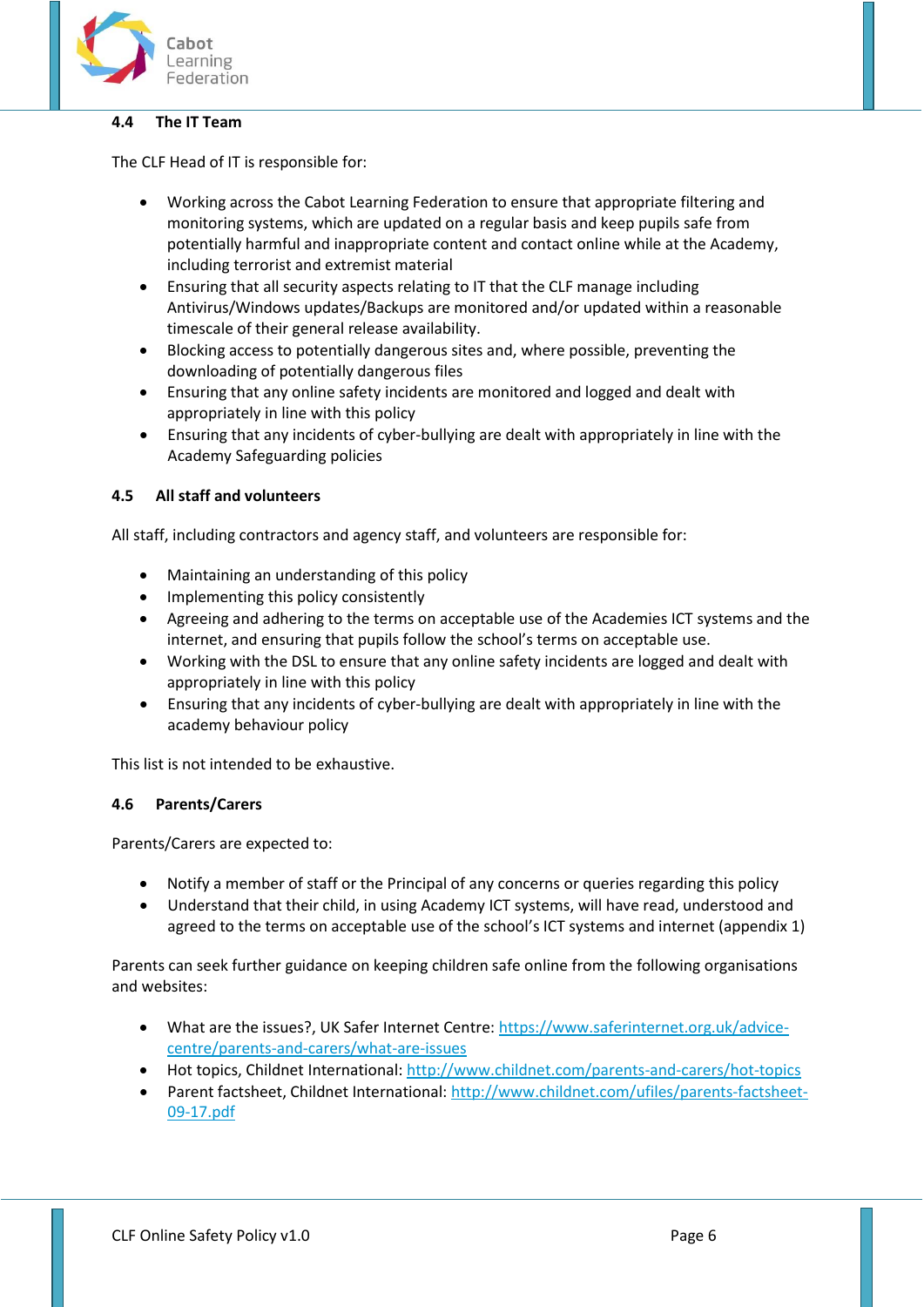

### <span id="page-6-0"></span>**4.7 Visitors and members of the community**

Visitors and members of the community who use the Academies IT systems or internet will be made aware of this policy, when relevant, and expected to read and follow it. If appropriate, they will be expected to agree to the terms on acceptable use (appendix 1).

# <span id="page-6-1"></span>**5 Educating pupils about online safety**

Pupils will be taught about online safety as part of the curriculum.

In **Key Stage 1**, pupils will be taught to:

- Use technology safely and respectfully, keeping personal information private
- Identify where to go for help and support when they have concerns about content or contact on the internet or other online technologies

Pupils in **Key Stage 2** will be taught to:

- Use technology safely, respectfully and responsibly
- Recognise acceptable and unacceptable behaviour
- Identify a range of ways to report concerns about content and contact

In **Key Stage 3**, pupils will be taught to:

- Understand a range of ways to use technology safely, respectfully, responsibly and securely, including protecting their online identity and privacy
- Recognise inappropriate content, contact and conduct, and know how to report concerns

Pupils in **Key Stage 4** will be taught:

- To understand how changes in technology affect safety, including new ways to protect their online privacy and identity
- How to report a range of concerns

The safe use of social media and the internet will also be covered in other subjects where relevant, this includes safeguarding across the curriculum including supporting and minimsing risk of online radicalisation and extremism.

The school will use assemblies to raise pupils' awareness of the dangers that can be encountered online and may also invite speakers to talk to pupils about this.

### <span id="page-6-2"></span>**6 Educating parents/carers about online safety**

The academy will raise parents'/carers' awareness of internet safety in letters or other communications home, in information via our website. This policy will also be shared with parents/carers.

Online safety will also be covered during parents'/carers' evenings/workshops.

If parents have any queries or concerns in relation to online safety, these should be raised in the first instance with the Principal and/or the DSL.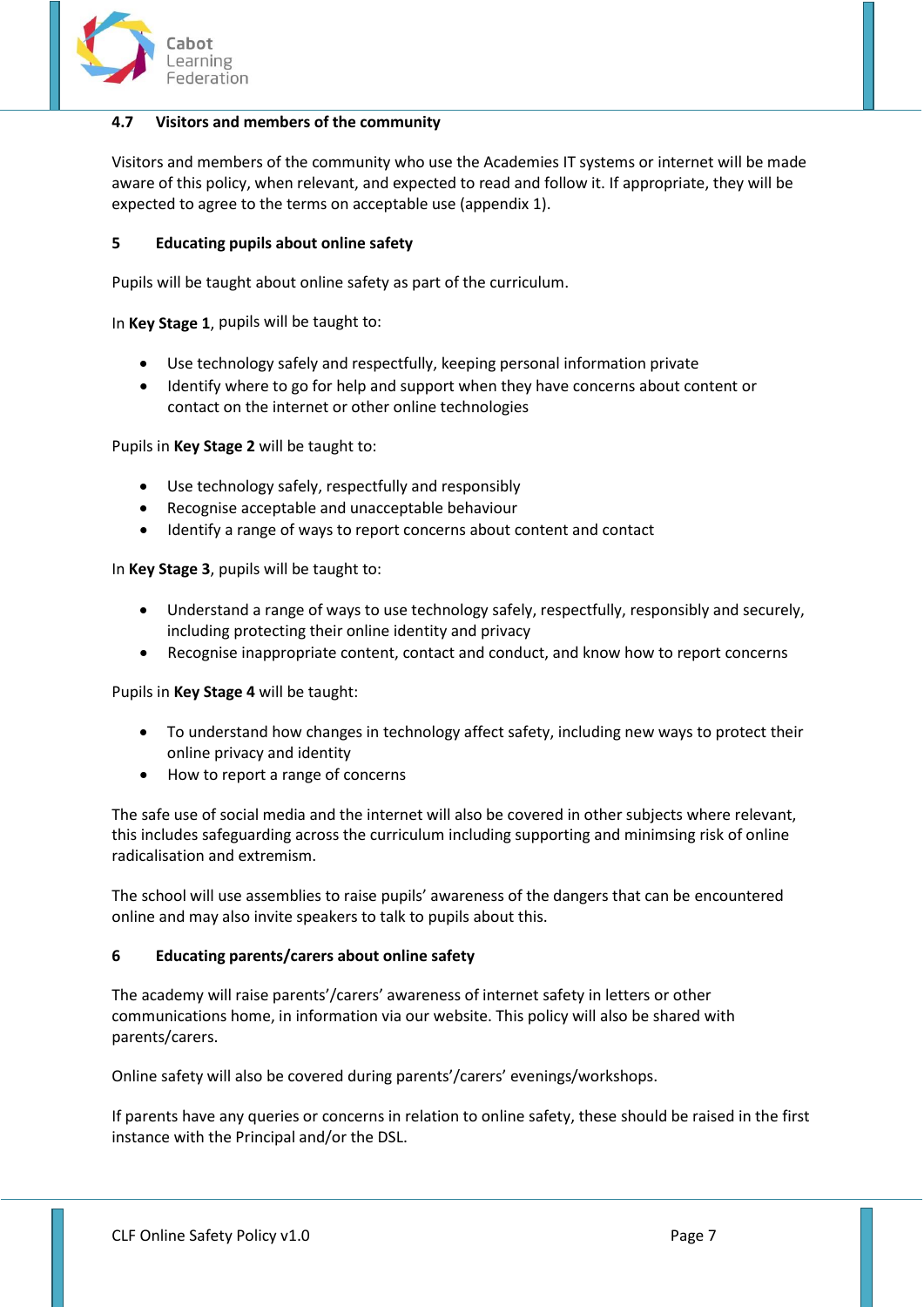

Concerns or queries about this policy can be raised with any member of staff or the Principal.

# <span id="page-7-0"></span>**7 Cyber-bullying**

# <span id="page-7-1"></span>**7.1 Definition**

Cyber-bullying takes place online, such as through social networking sites, messaging apps or gaming sites. Like other forms of bullying, it is the repetitive, intentional harming of one person or group by another person or group, where the relationship involves an imbalance of power. (See also the school behaviour policy.)

# <span id="page-7-2"></span>**7.2 Preventing and addressing cyber-bullying**

To help prevent cyber-bullying, we will ensure that pupils understand what it is and what to do if they become aware of it happening to them or others. We will ensure that pupils know how they can report any incidents and are encouraged to do so, including where they are a witness rather than the victim.

The school will actively discuss cyber-bullying with pupils, explaining the reasons why it occurs, the forms it may take and what the consequences can be. Tutors, class teachers and Heads of House will discuss cyber-bullying with their tutor groups, and the issue will be addressed in assemblies.

Teaching staff are also encouraged to find opportunities to use aspects of the curriculum to cover cyber-bullying. This includes personal, social, health and economic (PSHE) education, and other subjects where appropriate.

All staff, Academy Council members and volunteers (where appropriate) receive training on cyberbullying, its impact and ways to support pupils, as part of safeguarding training

The academy also sends information/leaflets on cyber-bullying to parents so that they are aware of the signs, how to report it and how they can support children who may be affected.

In relation to a specific incident of cyber-bullying, the academy will follow the processes set out in the academy behaviour policy. Where illegal, inappropriate or harmful material has been spread among pupils, the academy will use all reasonable endeavours to ensure the incident is contained.

The DSL will consider whether the incident should be reported to the police if it involves illegal material, and will work with external services if it is deemed necessary to do so.

### <span id="page-7-3"></span>**7.3 Examining electronic devices**

Academy staff have the specific power under the Education and Inspections Act 2006 (which has been increased by the Education Act 2011) to search for and, if necessary, delete inappropriate images or files on pupils' electronic devices, including mobile phones, iPads and other tablet devices, where they believe there is a 'good reason' to do so.

When deciding whether there is a good reason to examine or erase data or files on an electronic device, staff must reasonably suspect that the data or file in question has been, or could be, used to:

- Cause harm, and/or
- Disrupt teaching, and/or
- Break any of the academy rules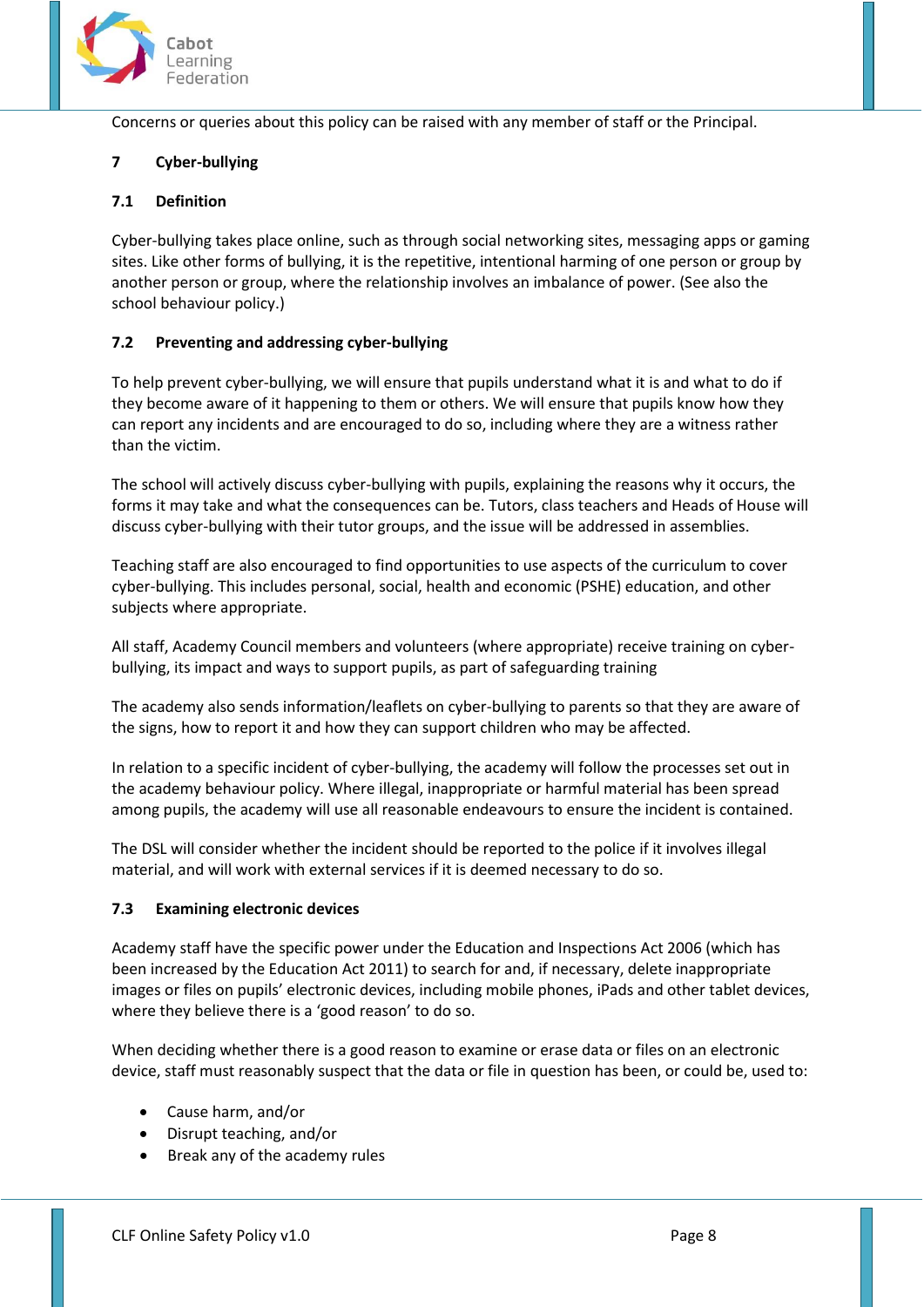

If inappropriate material is found on the device, it is up to the staff member in conjunction with the DSL or other member of the senior leadership team to decide whether they should:

- Delete that material, or
- Retain it as evidence (of a criminal offence or a breach of academy discipline), and/or
- Report it to the police

Any searching of pupils will be carried out in line with the DfE's latest guidance on screening, [searching and confiscation.](https://www.gov.uk/government/publications/searching-screening-and-confiscation)

Any complaints about searching for or deleting inappropriate images or files on pupils' electronic devices will be dealt with through the academy complaints procedure.

### <span id="page-8-0"></span>**8 Acceptable use of the internet in the Academy**

All pupils, parents, staff, volunteers and governors are made aware of the Acceptable Use agreement regarding the acceptable use of the academy's ICT systems and the internet. Visitors will be expected to read and agree to the academy's terms on acceptable use if relevant.

Use of the academy's internet must be for educational purposes only, or for the purpose of fulfilling the duties of an individual's role.

We will monitor the websites visited by pupils, staff, volunteers, governors and visitors (where relevant) to ensure they comply with the above.

More information is set out in the acceptable use agreements

### <span id="page-8-1"></span>**9 Pupils using mobile devices in the Academy**

We have a strict no phone policy within the Academy.

Pupils may bring mobile devices into school, but are not permitted to use them during:

- Lessons
- Tutor group time
- Clubs before or after school, or any other activities organised by the academy

Any use of mobile devices in school by pupils must be in line with the terms of acceptable use agreement (see appendix 1).

Any breach of the acceptable use agreement by a pupil may trigger disciplinary action in line with the academy behaviour policy, which may result in the confiscation of their device.

### <span id="page-8-2"></span>**10 Staff using work devices outside of the Academy**

Staff members using a work device outside school must not install any unauthorised software on the device and must not use the device in any way which would violate the academy's terms of acceptable use, as set out in the CLF Data Protection Policy, CLF Acceptable Use of Equipment, The CLF Information Security Policy and Code of Conduct.

Staff must ensure that their work device is secure and password-protected, and that they do not share their password with others. They must take all reasonable steps to ensure the security of their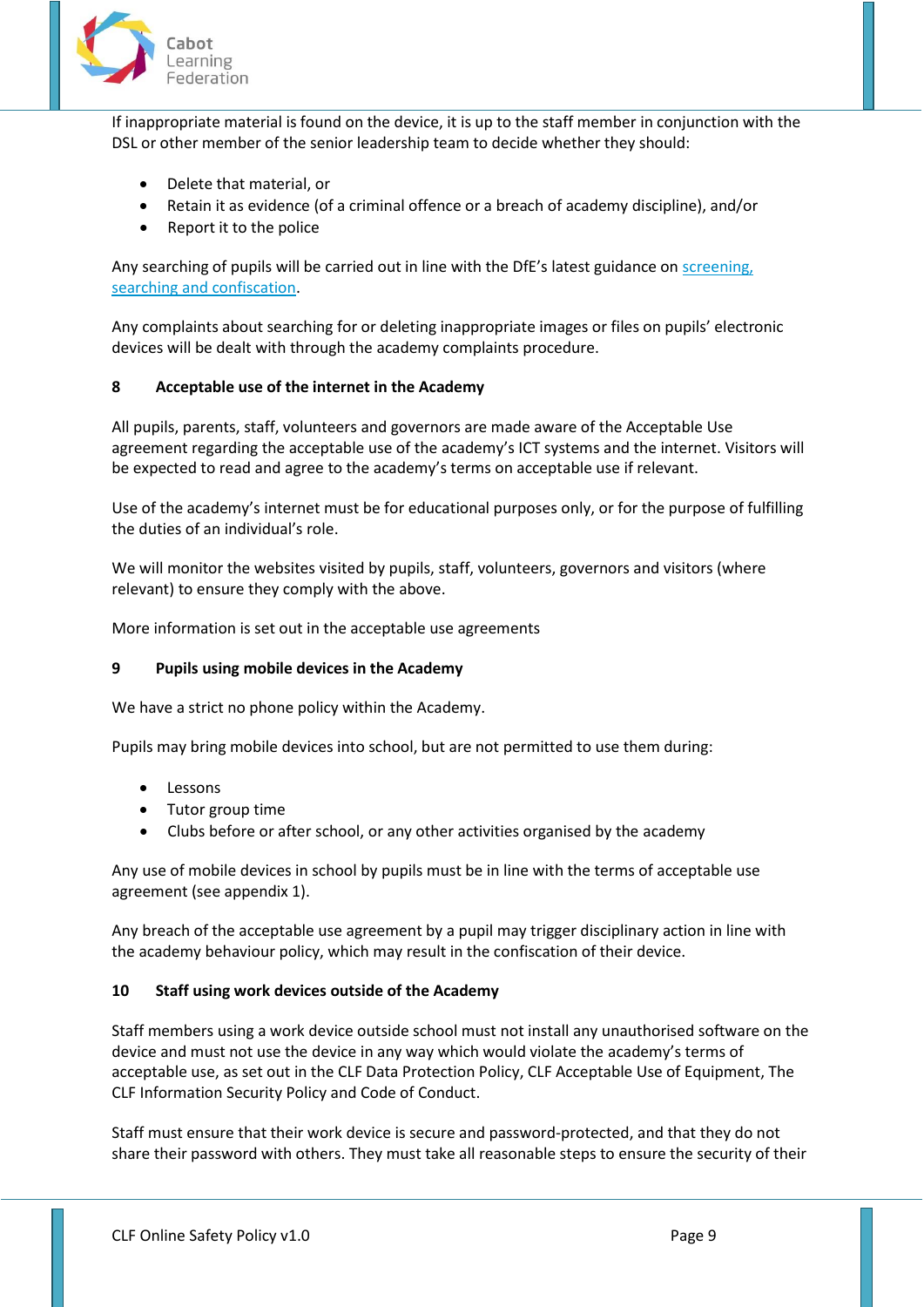

work device when using it outside school. Any USB devices containing data relating to the academy must be encrypted.

If staff have any concerns over the security of their device, they must seek advice from the ICT manager.

Work devices must be used solely for work activities.

# <span id="page-9-0"></span>**11 How the Academy will respond to issues of misuse**

Where a pupil misuses the academy's IT systems or internet, we will follow the procedures set out in the behaviour policy. The action taken will depend on the individual circumstances, nature and seriousness of the specific incident, and will be proportionate.

Where a staff member misuses the academy's IT systems or the internet, or misuses a personal device where the action constitutes misconduct, the matter will be dealt with in accordance with the staff disciplinary procedures. The action taken will depend on the individual circumstances, nature and seriousness of the specific incident.

The academy will consider whether incidents which involve illegal activity or content, or otherwise serious incidents, should be reported to the police.

# <span id="page-9-1"></span>**12 Training**

All new staff members will receive training, as part of their induction, on safe internet use and online safeguarding issues including cyber-bullying and the risks of online radicalisation and extremism.

All staff members will receive refresher training at least once each academic year as part of safeguarding training, as well as relevant updates as required (for example through emails, ebulletins and staff meetings).

The DSL will undertake child protection and safeguarding training and all staff are required to complete an online Safeguarding suite of courses via Nimble, which will include elements of online safety. They will also update their knowledge and skills on the subject of online safety at regular intervals, and at least annually.

Academy Councillors will receive training on safe internet use and online safeguarding issues as part of their safeguarding training.

Volunteers will receive appropriate training and updates, if applicable.

More information about safeguarding training is set out in our child protection and safeguarding policy.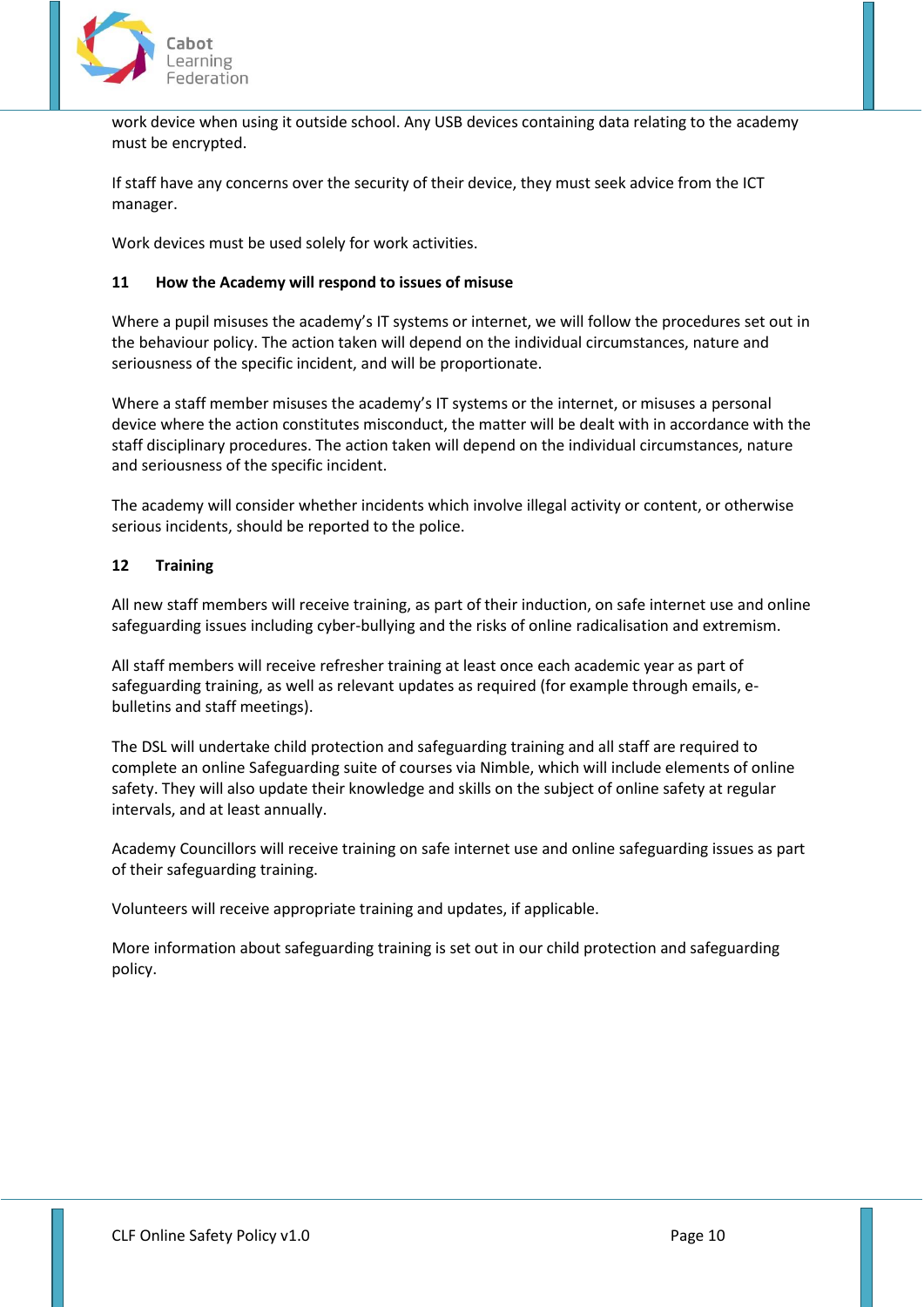

# <span id="page-10-0"></span>**13 Filters**

All Cabot Learning Federation internet connections are subject to internet access controls. These controls restrict the type of internet connections that can be established.

By default general web traffic (HTTP and HTTPS) is permitted. Other types of connections will be subject to review.

All web traffic is filtered as defined by filter categories in addition to whitelists and blacklists to supplement the categories where required. The filter categories must be regularly updated and include blacklists as defined by the Internet Watch Foundation.

Whilst every effort will be made to ensure inappropriate content is not accessible, the CLF recognise that some inappropriate access could still be possible. The CLF mitigates against the impact of this gap through appropriate education of all users, and additional safety mechanisms, such as computer monitoring software.

# <span id="page-10-1"></span>**14 Monitoring arrangements**

All connections to the internet are monitored. Where possible capturing the username, date, time and URL that is accessed. All academies use Impero/Senso to monitor internet usage. DSL and safeguarding teams will be informed of any concerns.

To monitor and provide enhanced filtering of the internet the CLF will intercept and decrypt HTTPS traffic. Traffic relating to financial services and health and medicine categories will not be intercepted.

Where possible computer workstations will have additional monitoring software installed. This software will also:

- monitor sites accessed on the internet;
- monitor applications used on the computer;
- capture keystrokes, alerting appropriate staff to specific keywords that are typed;
- provide remote monitoring and control of computers for use by teachers and ICT services.

All CLF computers are protected by a number of different mechanisms to keep the computers and all users safe. These protections will include:

- specific policies to limit the administrative access of the device;
- firewalls and anti-virus software to protect against malicious attack of the device;
- regular software update processes to automatically patch vulnerabilities.

### <span id="page-10-2"></span>**15 Links with other policies**

This online safety policy is linked to our:

- Child protection and safeguarding policy
- Behaviour policy
- Staff disciplinary procedures
- Data protection policy and privacy notices
- Complaints procedure